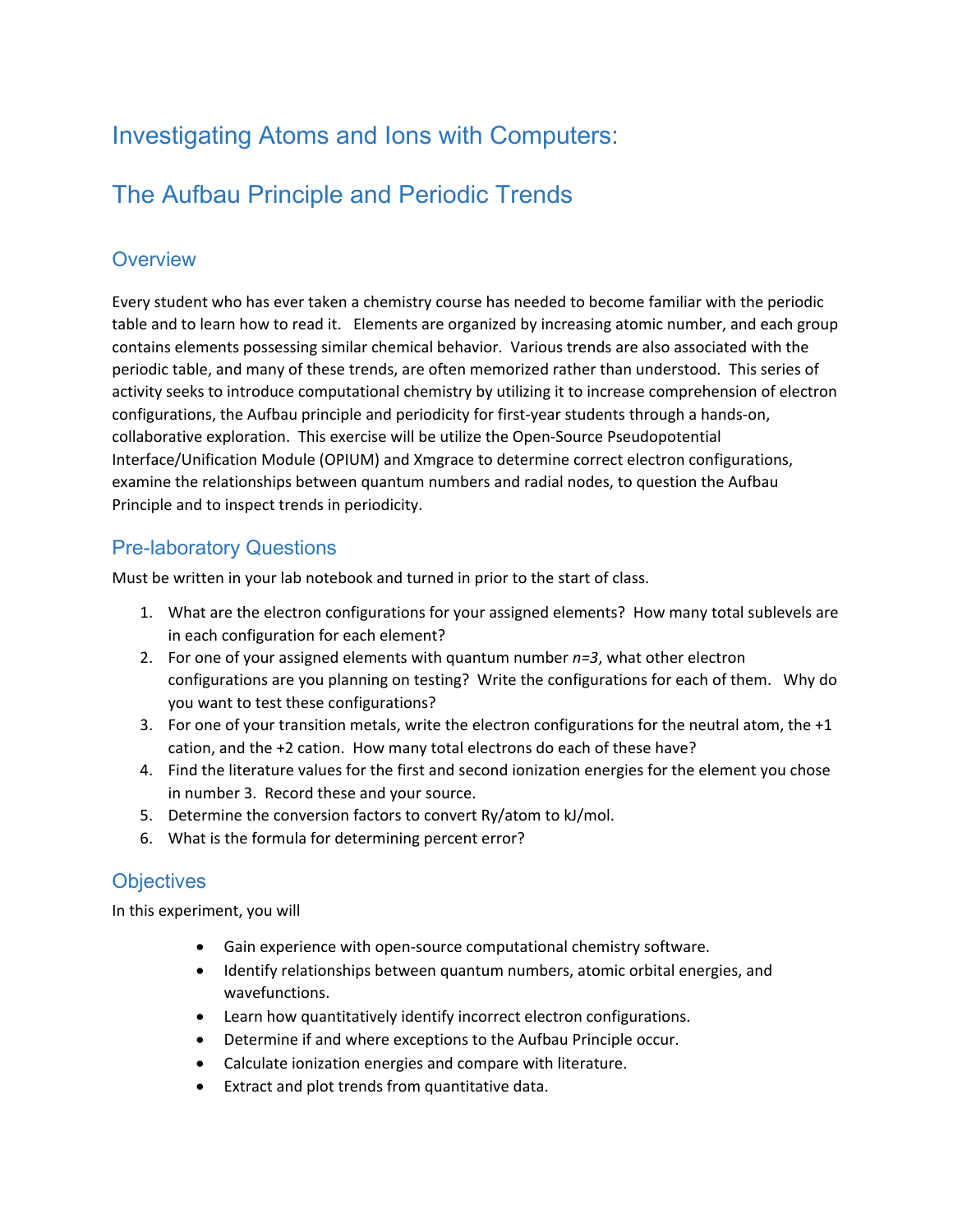As this activity will require 2 laboratory periods, it is broken into two parts: Investigating the Aufbau Principle and Periodic Trends

#### **Materials**

Lab computers with OPIUM and Xmgrace installed either in Linux or on a Virtual Machine Periodic Table Directions on how to use OPIUM [\(https://hcc.hosted.panopto.com/Panopto/Pages/Viewer.aspx?id=433b7d03-13c5-4850-b9dd-](https://hcc.hosted.panopto.com/Panopto/Pages/Viewer.aspx?id=433b7d03-13c5-4850-b9dd-aa6301221814)

[aa6301221814](https://hcc.hosted.panopto.com/Panopto/Pages/Viewer.aspx?id=433b7d03-13c5-4850-b9dd-aa6301221814))

#### Example Input File

[Atom] C 3 100 2.00 - 200 2.00 - 210 2.00 - [Pseudo] 3 1.54 1.54 1.54 opt

[Optinfo] 7.07 10 7.07 10 7.07 10

### **Methods**

Investigating the Aufbau Principle

- 1. Log in to the computer, then log in to the server or access the virtual machine as directed by the instructor. Once in the terminal, the command **cd opium** will move you into the directory to use to run your calculations
- 2. Follow along with the instructor to work through the Carbon lessons. Record data as directed. Some of the commands you'll use follow:

**emacs C.param ./opium C C.log ae plot wa emacs C.log**

- 3. Take a picture or a screenshot of the plots created.
- 4. Complete all-electron calculations for all assigned elements and record your data—all the places after the decimal should be recorded. When using the commands above, remember to change out the symbol for your elements!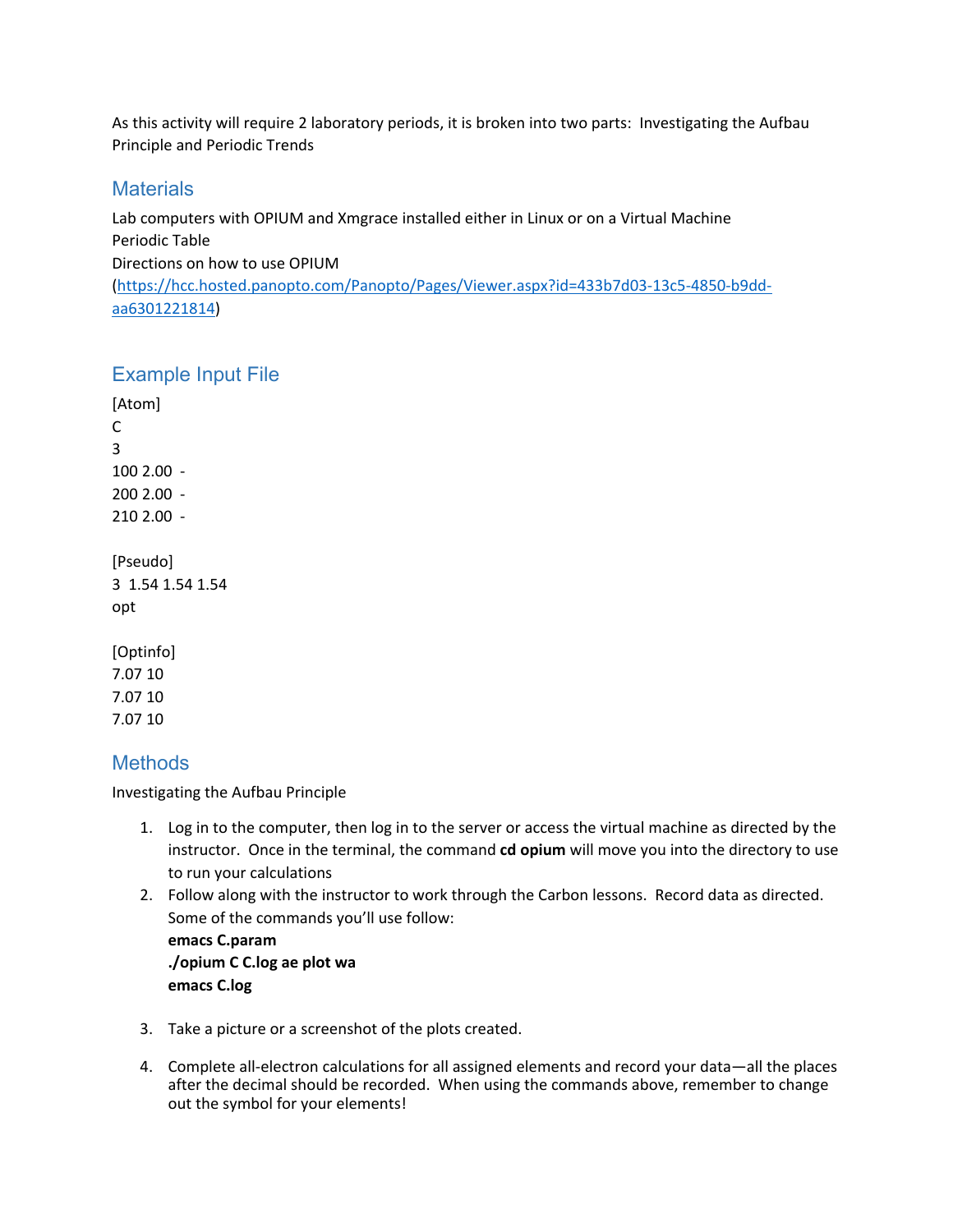- 5. To run different configurations of an element or ion, there are two approaches. If you want to change the entire configuration, create a new input file. If you want to test an ion of an existing configuration, the command **cp Sy.param Sy1.param** is your best option, where Sy is the symbol of your element. Use the emacs command to open the new file and modify as desired.
- 6. Run a variety of different configurations for one of your assigned elements in period 3. For the configurations you tested, **how can the correct electron configuration be identified?** (Data Analysis Question 1) Explain your reasoning. (Because the book says a particular configuration is correct is not a valid answer.)
- 7. Create a graph for one of your non-transition metal elements showing the orbitals filling in increasing energy. The x-axis should be your orbitals in *nlm* notation, and your y-axis should be the energy of the orbitals in Ry. Label your graph.
- 8. Create a graph for one of your assigned transition metals. The graph should have the same axes used in 7.
- 9. Compare your graphs from 8 and 9. And, using the class data, create a plot of *4s* and *3d* orbital energies for the 3d transition metals. Label your graph. What happens as one moves from left to right across the period? Do all of these follow the diagram in the text? **Is the Aufbau Principle obeyed in all circumstances? (**Question 2**)**

At this point, you should be wrapping up week 1 of the lab. Next week will wrap up Part I by examining the relationship between quantum numbers and radial nodes, and will then continue on with Part II. Turn all data from Week 1 into the instructor so the class database can be completed and uploaded to Canvas.

- 10. Examine the plot for your transition metal. How many times do the radial wavefunctions for the *1s*, *2s*, *3s* and *4s* orbitals cross zero? **How are quantum numbers and radial nodes related?**  (Question 3)
- 11. Using the same graph as the previous step, examine the radial wavefunctions for the *3s*, *3p*, and *3d* orbitals. **Within a particular quantum number, what is the relationship between radial nodes and type of orbital?** (Question 4)

Periodic Trends

- 12. To calculate the first ionization energies, run all-electron calculations for the neutral atom and for the +1 cation for one of your assigned metal atoms. Record the total energy for each.
- 13. Take the difference between the total energy of the +1 cation and the neutral atom. As all of the energies provided by the software are in Ry/atom (electron), unit conversions will be necessary to convert to the SI units students are familiar with. **How is ionization energy related to total energy?** (Question 5)
- 14. Calculate your percent error. Literature values can be obtained from the textbook or from the NIST Chemistry Webbook.
- 15. To calculate the second ionization energy, run the all-electron calculation for the +2 cation. Take the difference between the +2 cation and the +1 cation's total energies. Convert to SI units. Calculate the percent error.
- 16. Make a table of containing the valence orbitals and their energies for the representative elements. **Can atomic orbital energy provide insight on electron affinity?** (Question 6)